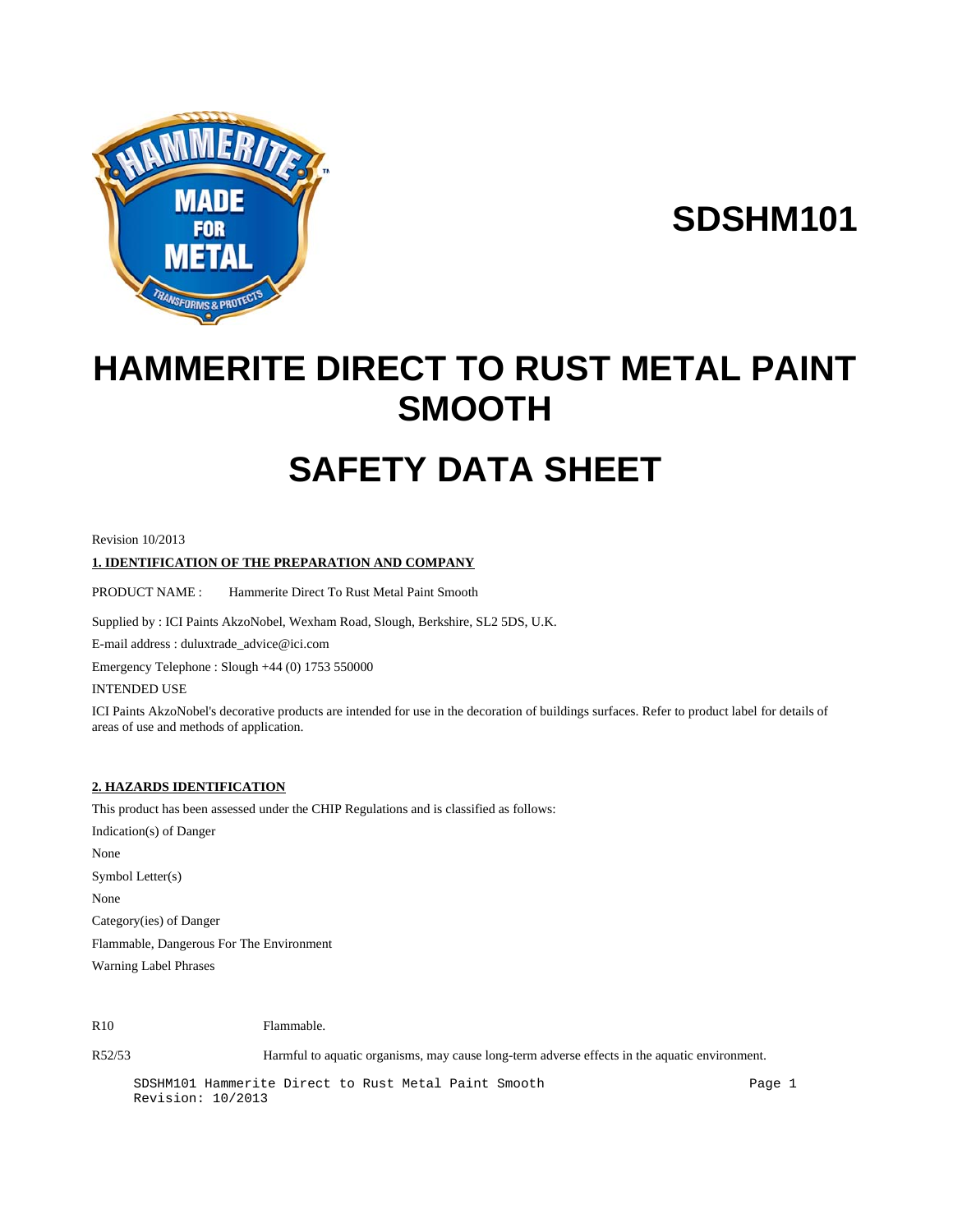Contains ETHYL METHYL KETOXIME. May produce an allergic reaction.

Information on Occupational Exposure Limits is given in Section 8.

#### **3. COMPOSITION/INFORMATION ON INGREDIENTS**

Substances presenting a physico-chemical, health or environmental hazard within the meaning of the CHIP Regulations or which are assigned occupational exposure limits.

| EC No.    | CAS No.              | <b>HAZARDOUS INGREDIENTS</b>                      | $\frac{0}{0}$  | <b>CLASSIFICATION</b> |                        |                 |
|-----------|----------------------|---------------------------------------------------|----------------|-----------------------|------------------------|-----------------|
|           | 265-150-3 64742-48-9 | NAPHTHA (PETROLEUM),<br><b>HYDROTREATED HEAVY</b> | 25-50          | X <sub>n</sub>        | R <sub>10</sub> -65-66 |                 |
| 231-944-3 | 7779-90-0            | ZINC PHOSPHATE PIGMENT                            | $1.0 - 2.5$ N  |                       | R50/53                 |                 |
|           | 265-150-3 64742-48-9 | NAPHTHA (PETROLEUM),<br><b>HYDROTREATED HEAVY</b> | $1.0 - 2.5$ Xn |                       | R <sub>65</sub> -66    |                 |
|           |                      | 271-376-3 68551-41-7 CALCIUM CARBOXYLATE          | $1.0 - 2.5$ Xi |                       | R <sub>36</sub> /38    |                 |
| 202-496-6 | 96-29-7              | ETHYL METHYL KETOXIME                             | < 1.0          | Xn.                   | R21-40-41-43           | Carc. Cat.<br>3 |

Note: The text for R phrase codes shown above (if any) is given in section 16.

Note: 'EC Number' if quoted is the EINECS or ELINCS number.

### **4. FIRST-AID MEASURES**

In all cases of doubt, or where symptoms persist, seek medical attention. Never give anything by mouth to an unconscious person.

INHALATION: Remove to fresh air, keep patient warm and at rest. If breathing is irregular or stopped administer artificial respiration. Give nothing by mouth. If unconscious place in the recovery position. Seek medical advice.

EYE CONTACT: Remove contact lenses. Irrigate copiously with clean, fresh water for at least 10 minutes, holding lids apart. Seek medical advice.

SKIN CONTACT: Remove contaminated clothing, wash skin thoroughly with soap and water, or use a proprietary skin cleanser. Do not use solvents or thinners. Seek medical advice if symptoms persist.

INGESTION: If accidentally swallowed, DO NOT INDUCE VOMITING. Keep at rest and obtain medical attention.

# **5. FIRE-FIGHTING MEASURES**

Extinguishing media: Recommended - alcohol resistant foam, CO2, powders.

Not to be used - waterjet.

Recommendations : Fire will produce dense black smoke. Exposure to decomposition products may cause a health hazard.

Fire fighters should wear self-contained breathing apparatus.

Closed containers exposed to fire should be cooled with water. Do not allow run-off from fire-fighting to enter drains or water-courses.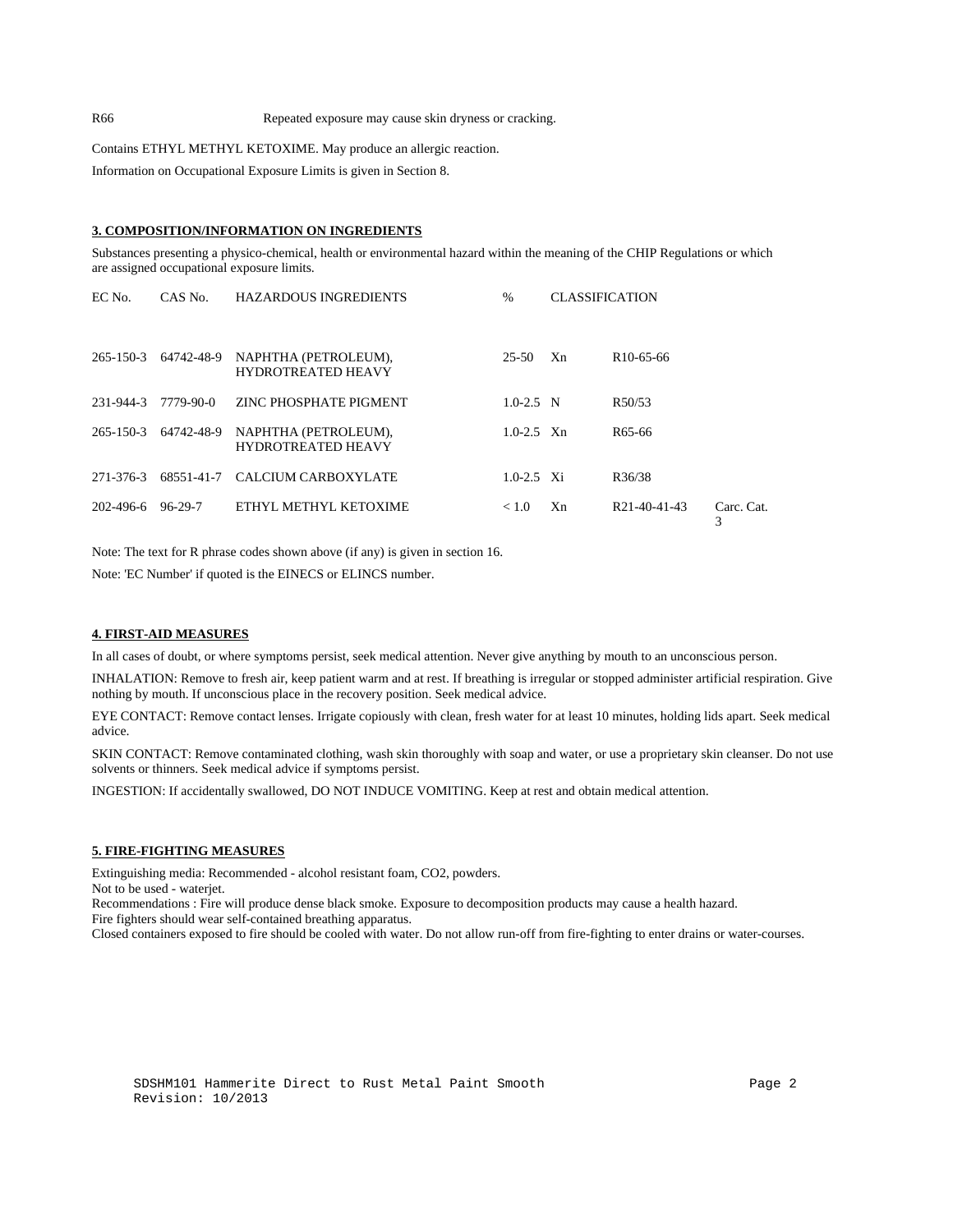### **6. ACCIDENTAL RELEASE MEASURES**

Exclude non-essential personnel.

Exclude sources of ignition and ventilate the area. Avoid breathing vapours. Refer to protective measures listed in section 8. Contain and collect spillage with non-combustible absorbent materials, eg sand, earth, vermiculite or diatomaceous earth, and place in container for disposal according to local regulations (see section 13). Do not allow to enter drains or watercourses. Clean preferably with a detergent; avoid use of solvents. If the product enters drains or sewers, immediately contact the local water company; in the case of contamination of streams, rivers or lakes, the relevant environment agency.

# **7. HANDLING AND STORAGE**

Persons with a history of skin sensitisation problems which are related to substances listed in section 3 of this safety data sheet should only be employed in processes in which this product is used under appropriate medical supervision.

HANDLING CONDITIONS: Vapours are heavier than air and may spread along floors. They may form explosive mixtures with air. Prevent the creation of flammable or explosive concentrations of vapour in air and avoid vapour concentrations higher than the occupational exposure limits. In addition, the product should only be used in areas from which all naked lights and other sources of ignition have been excluded. Electrical equipment should be protected by the appropriate standard. Keep the container tightly closed. Exclude sources of heat, sparks and open flame. Non-sparking tools should be used. Avoid skin and eye contact. Avoid the inhalation of vapour and mist. Smoking, eating and drinking should be prohibited in storage and use areas. For personal protective equipment see Section 8. Always keep in containers made of the same material as the supply container, or in containers that are compatible with the product. The accumulation of contaminated rags may result in spontaneous combustion. Good housekeeping standards and regular safe removal of waste materials will minimise the risks of spontaneous combustion and other fire hazards.

STORAGE CONDITIONS: Observe the label precautions. Store in a cool, dry, well ventilated place away from sources of heat, ignition and direct sunlight. No smoking. Prevent unauthorised access. Containers which are opened should be properly resealed and kept upright to prevent leakage. Do not use or store any paint container by hanging on a hook.

The Manual Handling Operations Regulations 1993 may apply to the handling of certain Paint Products. Products packed in containers of 5 litres and above will be marked with a guide weight; refer to these weights when carrying out an assessment.

For flash points between 21 and 32 degrees Celsius store in accordance with the Highly Flammable Liquids and Liquefied Petroleum Gas Regulations 1972.

The principles contained in the HSE guidance note Storage of Packaged Dangerous Substances, should be observed when storing this product. Store separately from oxidising agents, strongly alkaline and strongly acidic materials, amines, alcohols and water.

SPECIFIC USE(s): Where applicable refer to the product label and literature for the application and use instructions.

#### **8. EXPOSURE CONTROLS/PERSONAL PROTECTION**

EXPOSURE LIMIT VALUES

| <b>HAZARDOUS INGREDIENT</b>                                                                                                                                                                                                                                                                                            | LTEL (8hr<br>TWA) ppm | LTEL (8hr<br>$TWA$ ) mg/m $3$ mins) ppm | STEL(15) | STEL(15)<br>$mins)$ mg/m3 | <b>Notes</b> |        |
|------------------------------------------------------------------------------------------------------------------------------------------------------------------------------------------------------------------------------------------------------------------------------------------------------------------------|-----------------------|-----------------------------------------|----------|---------------------------|--------------|--------|
| NAPHTHA (PETROLEUM), HYDROTREATED<br><b>HEAVY</b>                                                                                                                                                                                                                                                                      |                       | 1000                                    |          |                           | OEL          |        |
| NAPHTHA (PETROLEUM), HYDROTREATED<br><b>HEAVY</b>                                                                                                                                                                                                                                                                      |                       | 1000                                    |          |                           | OEL.         |        |
| ETHYL METHYL KETOXIME                                                                                                                                                                                                                                                                                                  | 3                     | 10                                      |          |                           | <b>SUP</b>   |        |
| <b>OEL</b> - Occupational Exposure Limits<br>WEL - Workplace Exposure Limit<br>SUP - Manufacturer's recommended Limit<br>LTEL - Long-term Exposure Limit.<br>TWA - Time weighted Average<br>STEL - Short term Exposure Limit (15mins)<br>sk - Risk of absorption through unbroken skin<br>sen - Respiratory sensitiser |                       |                                         |          |                           |              |        |
| SDSHM101 Hammerite Direct to Rust Metal Paint Smooth<br>Revision: 10/2013                                                                                                                                                                                                                                              |                       |                                         |          |                           |              | Page 3 |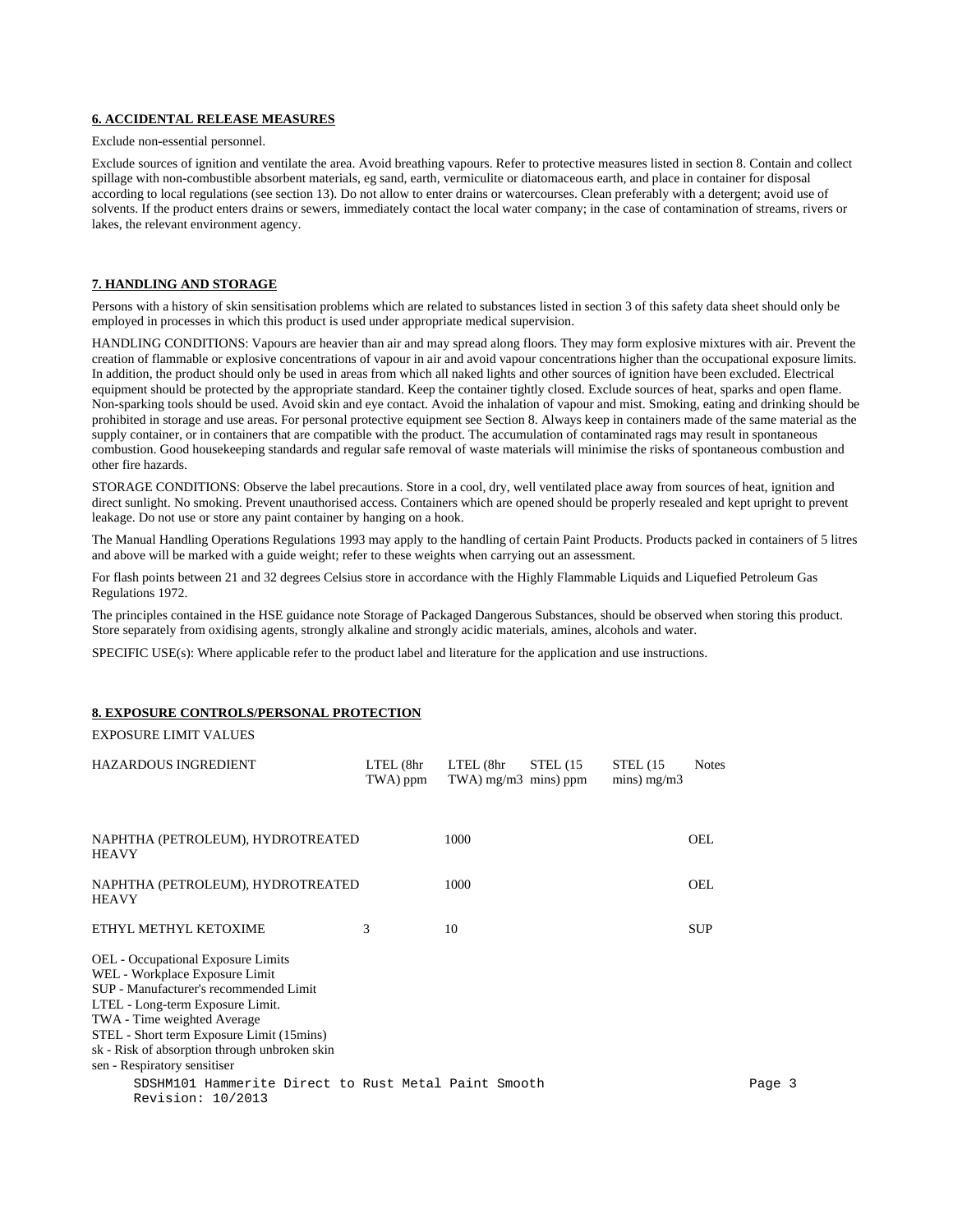rd - Figure quoted is for Respirable dust

id - Figure quoted is for Inhalable dust

Further guidance on WELs and OELs, and on occupational exposure to harmful materials (including mixed exposures) is given in HSE Guidance Note EH40.

# EXPOSURE CONTROLS

Before commencing work, ensure that a COSHH Assessment has been carried out. All personal protective equipment, including respiratory protective equipment, used to control exposure to hazardous substances must be selected to meet the requirements of local regulations.

RESPIRATORY PROTECTION: Avoid the inhalation of vapour, particulates and spray mist. Where reasonably practicable, this should be achieved by the use of local exhaust ventilation and good general ventilation. If this is not sufficient to maintain concentrations of particulates and solvent vapour below the occupational exposure limit, respiratory protection must be worn.

The selection of respiratory equipment should be in accordance with BS 4275. Recommendations for the selection, use and maintenance of Respiratory Equipment, and the current certificates of approval are issued annually by the Health and Safety Executive.

For solvent-based products, consider using water-based products as alternatives, where equivalent products exist. Work only in places of good ventilation. Inside always keep doors and windows fully open during application and drying. When applying solvent-based products by brush or roller to large surface areas inside, or using in small confined spaces, the wearing of air supplied breathing apparatus will be necessary except that when applying for short periods only, a cartridge mask may be worn providing the filter is changed regularly. Do not spray any product unless directed to do so on the container. The principal hazards associated with paint spraying are health hazard from inhalation of vapours and spray mist, and fire risk. When applying water-based paints by spray inside or in confined spaces, wearing a cartridge mask of Assigned Protection Factor 40 x OEL for particulates is recommended. This should be confirmed by your COSHH assessment. Contact your merchant about masks. When applying solvent-based paints by spray, in case of insufficient ventilation, the wearing of air-fed respiratory equipment will always be necessary. Refer to your COSHH assessment. When spraying solvent based products it is possible to build up an explosive or flammable atmosphere: refer to Guidance Note EH9 from the HSE or advice on good practice. All respiratory equipment must be suitable for the purpose and meet an appropriate standard approved by the HSE. Refer to BS4275

HAND PROTECTION: Wear suitable gloves for protection against materials in section 3.

When skin exposure may occur, advice should be sought from glove suppliers on appropriate types and usage times for this product. The instructions and information provided by the glove supplier on use, storage, maintenance and replacement must be followed.

EYE PROTECTION: Eye protection designed to protect against liquid splashes should be worn.

SKIN PROTECTION: Cotton or cotton/synthetic overalls or coveralls are normally suitable. Grossly contaminated clothing should be removed and the skin washed with soap and water or a proprietary skin cleaner.

FLATTING: Protective gloves should be worn to avoid the risk of skin irritation. When surfaces are to be prepared for painting, account should be taken of the age of the property and the possibility that lead pigmented paint might be present. There is a possibility that ingestion or inhalation of scrapings or dust arising from the preparation work could cause health effects As a working rule you should assume that this will be the case if the age of the property is pre 1960.

Where possible wet flatting or chemical stripping methods should be used with surfaces of this type to avoid the creation of dust. When dry flatting cannot be avoided, and effective local exhaust ventilation is not available, it is recommended that a dust respirator is worn, that is approved for use with lead dusts, and its type selected on the basis of the occupational hygiene (COSHH) assessment, taking into account the occupational hygiene exposure standard for lead in air. Furthermore, steps should be taken to ensure containment of the dusts created, and that all practicable measures are taken to clean up thoroughly all deposits of dusts in and around the affected area.

The Control of Lead at Work approved code of practice 1998 (ISBN 0 71 7615065) should be consulted for advice on protective clothing and personal hygiene precautions.

Care should also be taken to exclude visitors, members of the household and especially children from the affected area, during the actual work and the subsequent clean up operations.

All scrapings, dust, etc. should be disposed of by the professional painting contractor as Special (Hazardous) Waste, with the relevant documentation under The Special Waste Regulations 1996 plus amendment 2001, The Environmental Protection (Duty of Care) Regulations 1991, The Controlled Waste Registration of Carriers and Seizure of Vehicles Regulations 1991 plus amendment 1998 and the Controlled Waste Regulations 1992 plus amendment 1993.

Dry sanding, flame cutting and/or welding of the dry paint film may give rise to dust and/or hazardous fumes. Wet sanding should be used wherever possible. If exposure cannot be avoided by the provision of local exhaust ventilation, suitable respiratory protective equipment should be used.

Extra precautions will need to be taken when burning off old lead based paints (See above - "Flatting" for relevance to work on older property, ie pre 1960) as fumes containing lead will be produced.

It is recommended that a respirator, approved for use with particulate fumes of lead is selected on the basis of the occupational

SDSHM101 Hammerite Direct to Rust Metal Paint Smooth Page 4 Revision: 10/2013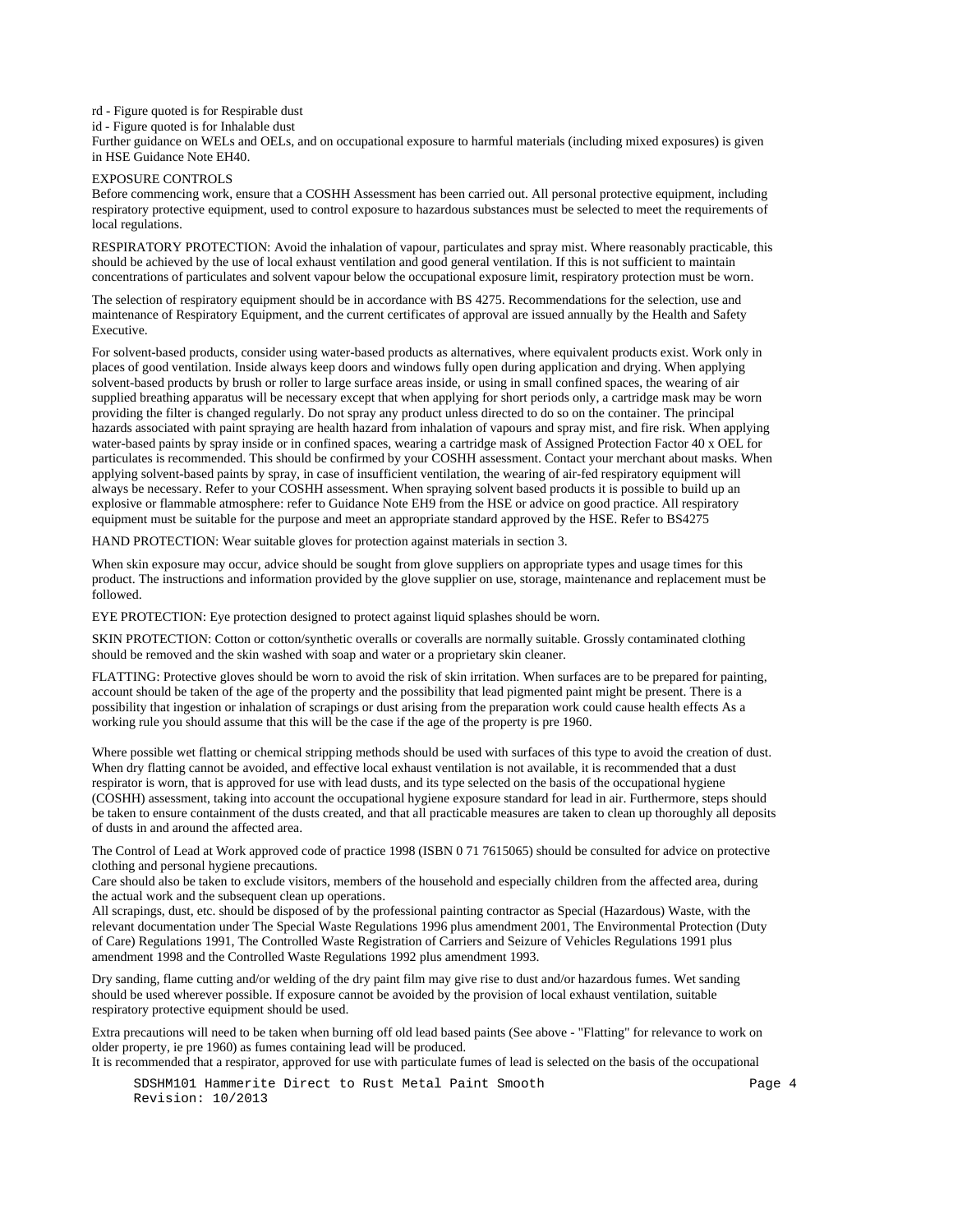hygiene (COSHH) assessment, taking into account the occupational hygiene exposure standard for lead in air. Similar precautions to those given above under the Flatting section should be taken with reference to protective clothing, disposal of scrapings and dusts, and exclusion of other personnel and especially children from the building during actual work and the subsequent clean up operations.

ENVIRONMENTAL EXPOSURE CONTROLS: See section 12 for detailed information.

### **9. PHYSICAL AND CHEMICAL PROPERTIES**

| Physical State:    | Liquid         |                 |
|--------------------|----------------|-----------------|
| Flash Point:       | $32 - 35$      | $\rm ^{\circ}C$ |
| Specific Gravity:  | 0.950          |                 |
| Water Miscibility: | No             |                 |
| pH:                | No Information |                 |
| Viscosity:         | >100           | (ISO 6mm Range) |
|                    |                |                 |

Initial Boiling Point in °C : 150

Explosion limits: Lower - approx. 0.8% Upper - no information

# **10. STABILITY AND REACTIVITY**

CONDITIONS TO AVOID: Extremes of temperature.

To prevent the creation of flammable concentrations of vapour in air, good natural ventilation, and if necessary, local exhaust ventilation, should be provided. The accumulation of dry overspray, contaminated rags, etc may result in spontaneous combustion. Good housekeeping standards plus the regular and safe removal of waste materials will minimise the risk.

MATERIALS TO AVOID: Keep away from oxidising agents, strongly alkaline and strongly acidic materials in order to avoid exothermic reactions.

HAZARDOUS DECOMPOSITION PRODUCTS: When exposed to high temperatures may produce hazardous decomposition products such as carbon monoxide and dioxide, smoke and oxides of nitrogen.

#### **11. TOXICOLOGICAL INFORMATION**

There is no data available on the product itself. The product has been assessed following the conventional method in the CHIP Regulations and is classified for toxicological hazards accordingly. This takes into account, where known, delayed and immediate effects and also chronic effects of components from short-term and long-term exposure by oral, inhalation and dermal routes of exposure and eye contact. See Sections 2 and 15 for details of the resulting hazard classification.

Over-exposures of vapour are irritating to eyes and respiratory system. Excessive concentrations may produce effects on the central nervous system including drowsiness. In extreme cases loss of consciousness may result. Long term exposure to vapour concentrations in excess of quoted OELs may result in adverse health effects. Splashes entering the eye will cause discomfort and possible damage. Prolonged contact with the skin may have a defatting effect which may lead to skin irritation and in some cases dermatitis.

This product contains methyl ethyl ketoxime. The classification given in Section 3 is in concurrence with Annex 1 of EU Directive 67/548/EEC. Ingestion studies in animals have shown that repeated doses have an adverse effect on the blood. A lifetime inhalation study in rats and mice produced damage to the nasal membranes and liver tumours. The relevance of the carcinogenicty findings to humans is uncertain. The new data may lead to a future reclassification of methyl ethyl ketoxime. Further studies are to be conducted.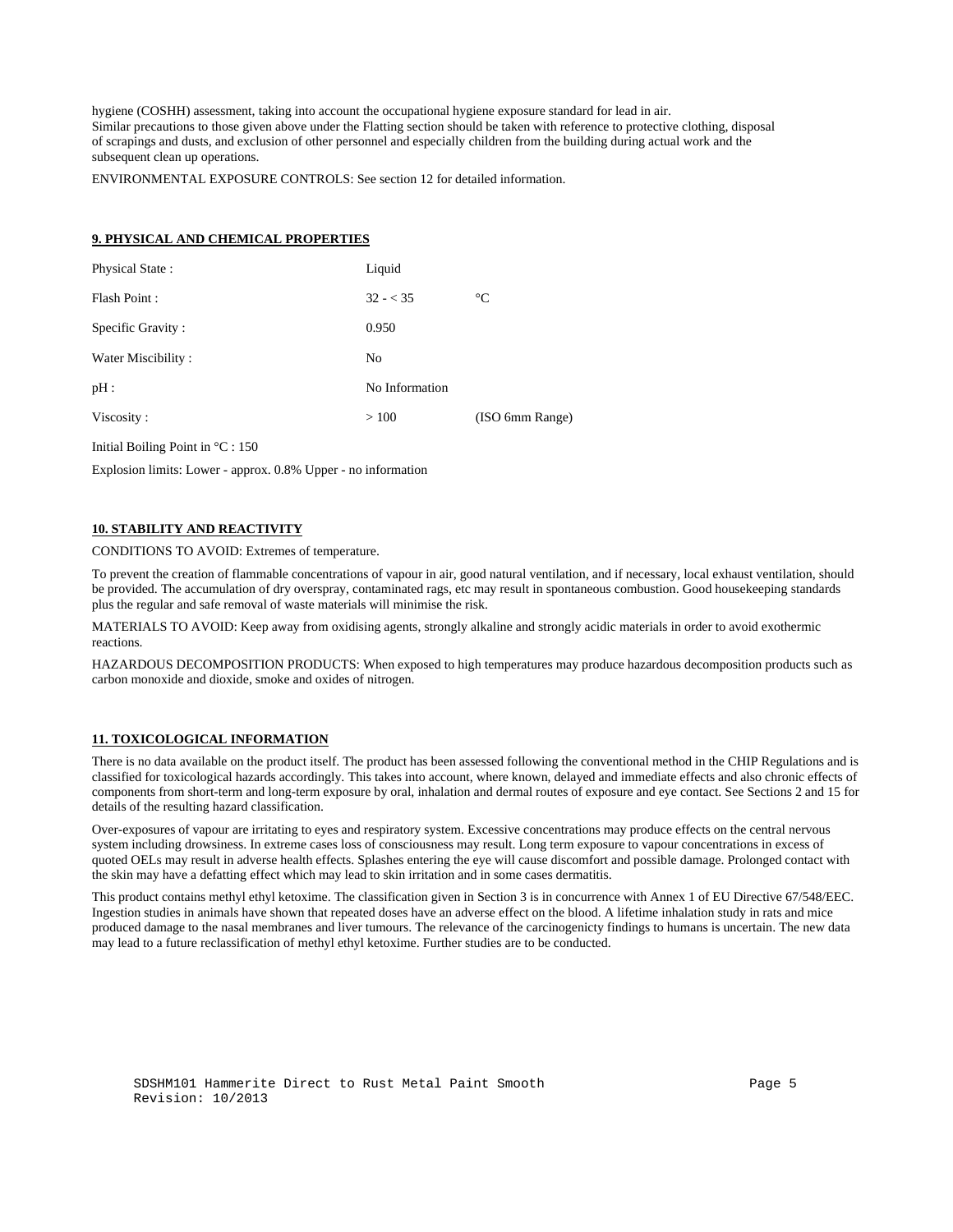#### **12. ECOLOGICAL INFORMATION**

There is no specific data available on the product itself.

The product should not be allowed to enter drains or watercourses or be deposited where it can affect ground or surface waters. The Air Pollution Control requirements of regulations made under the Environmental Protection Act may apply to the use of this product.

Products classified as Marine Pollutants are indicated as such under Transport (section 14).

Products classified as Dangerous For the Environment are indicated as such in sections 2 and 15.

Any substances in the product that are classified as Dangerous for the Environment, present at concentrations above those requiring listing are given in section 3.

#### **13. DISPOSAL CONSIDERATIONS**

Wastes, including emptied containers, should be disposed of in accordance with national regulations.

CODES ACCORDING TO THE LIST OF WASTES REGULATIONS:

Product as supplied: Assigned as hazardous waste code 08 01 11\* waste paint and varnish containing organic solvents or other dangerous substances.

Part-used containers, containing dried residues of the supplied product: Assigned as hazardous waste code 08 01 11\* waste paint and varnish containing organic solvents or other dangerous substances

Used containers, rigorously scraped out and containing dried residues of the supplied product: Assigned as hazardous waste code 15 01 10<sup>\*</sup> packaging containing residues of or contaminated by dangerous substances.

"Rigorously scraped out" means removing the maximum amount of product from the container by physical or mechanical means (draining or scraping) to leave a residue or contamination that cannot be removed by such means.

These codes have been assigned based on the actual composition of the product both as supplied and as dried residues. If mixed with other wastes, the waste codes quoted may not be applicable.

#### **14. TRANSPORT INFORMATION**

Transport within user's premises:

Always transport in closed containers that are upright and secure. Ensure that persons transporting the product know what to do in the event of an accident or spillage.

Transport to be in accordance with ADR for road, IMDG for sea. The transport classifications provided in this section are not valid for transport by Air. Please call the number in section 1 of this safety data sheet to obtain more information on this products classification for Air transport.

| <b>ADR Classification Information</b> |              | <b>IMDG Classification Information</b> |                  |  |
|---------------------------------------|--------------|----------------------------------------|------------------|--|
| UN Number:                            | 1263         | UN Number:                             | 1263             |  |
| Proper Shipping Name:                 | <b>PAINT</b> | Proper Shipping Name:                  | <b>PAINT</b>     |  |
| Hazard Class:                         | 3            | Hazard Class:                          | 3                |  |
| Sub-Hazard Class:                     |              | Sub-Hazard Class:                      |                  |  |
| Packing Group:                        | Ш            | Packing Group:                         | Ш                |  |
| Technical Name (NOS only):            |              | Technical Name (NOS only):             |                  |  |
| Ltd Qty Code:                         | LQ7          | Ltd Qty Maximum :                      | 5.0 litres       |  |
| Packing Instructions :                | P001         | Packing Instructions:                  | P <sub>001</sub> |  |
|                                       |              | Marine Pollutant if indicated<br>here: |                  |  |
|                                       |              | Emergency Schedule No:                 | $F-E.S-E$        |  |

SDSHM101 Hammerite Direct to Rust Metal Paint Smooth Page 6 Revision: 10/2013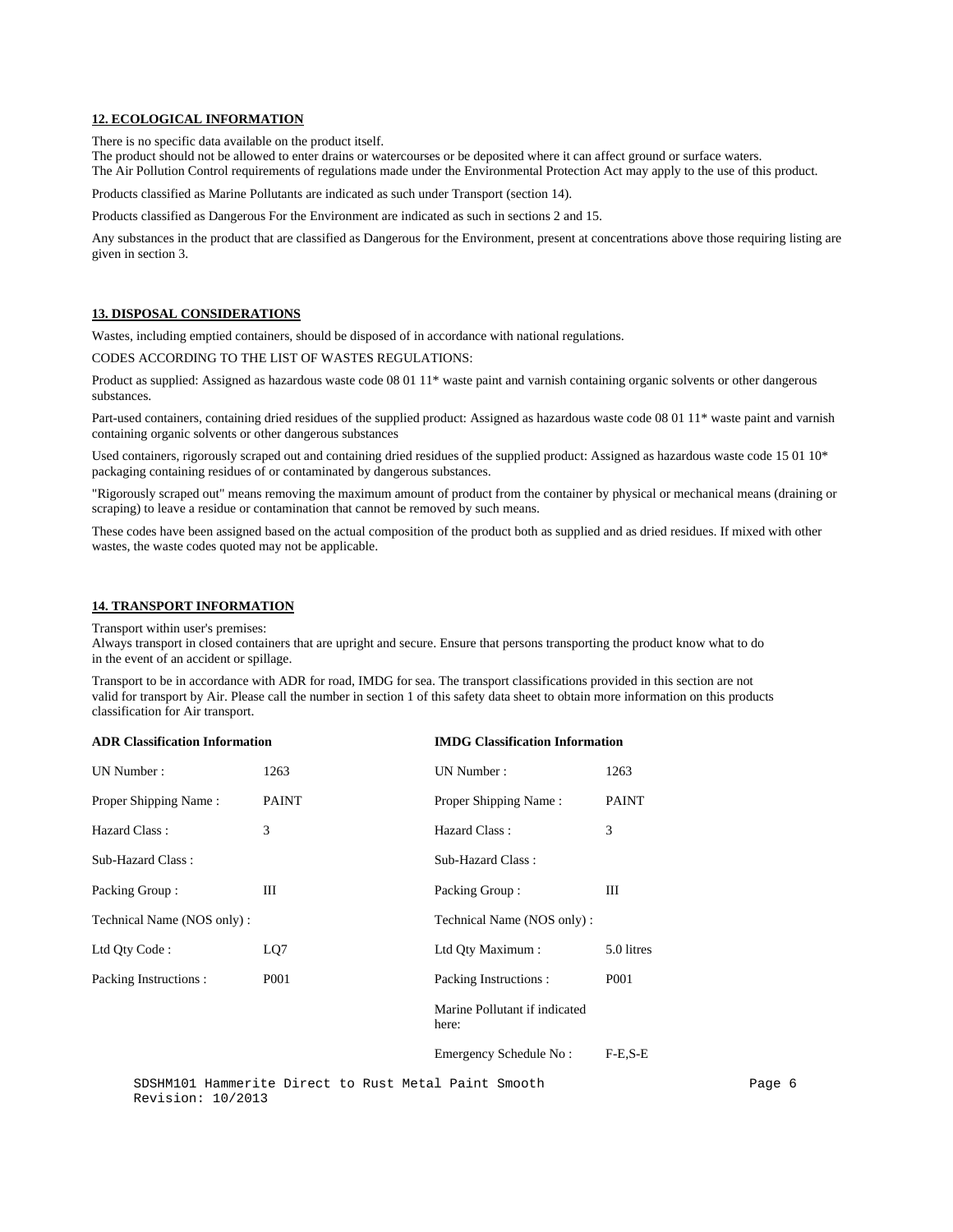Flashpoint : 32 - < 35

In pack sizes up to and including 30 litres, under the terms of 2.3.2.5, this product is not subject to the packaging, labelling and marking requirements of the IMDG Code, but both full documentation and placarding of cargo transport units is still required.

In pack sizes less than 450 litres, under the terms of 2.2.3.1.5, this product is not subject to the provisions of ADR.

# **15. REGULATORY INFORMATION**

This product has been assessed under the CHIP Regulations and is classified as follows:

NAMED SUBSTANCES

Contains

No substances are required to be named in this section

INDICATION(S) OF DANGER

None

### SYMBOLS LETTER(S)

None

WARNING LABEL PHRASES:

| J37<br>R10<br>R52/53<br>R <sub>66</sub> | SOLVENT-BASED PAINT.<br>Flammable.<br>Harmful to aquatic organisms, may cause long-term adverse effects in the aquatic environment.<br>Repeated exposure may cause skin dryness or cracking.                                                                                                |
|-----------------------------------------|---------------------------------------------------------------------------------------------------------------------------------------------------------------------------------------------------------------------------------------------------------------------------------------------|
| P99                                     | Contains: ETHYL METHYL KETOXIME. May produce an allergic reaction.                                                                                                                                                                                                                          |
| S <sub>16</sub><br>J4<br>S51            | Keep away from sources of ignition - no smoking.<br>Contains white spirit.<br>Use only in well ventilated areas.                                                                                                                                                                            |
| J103<br>J7<br>S24/25                    | Ensure maximum ventilation during application and drying.<br>Do not use on large surface areas inside or in confined spaces.<br>Avoid contact with skin and eyes.                                                                                                                           |
| J33<br>S <sub>26</sub><br>J34           | When applying it is advisable to wear eye protection.<br>In case of contact with eyes, rinse immediately with plenty of water and seek medical advice.<br>After contact with skin, wash immediately with plenty of soap and water or a proprietary skin cleanser. Do                        |
| S <sub>2</sub>                          | not use solvent, thinners or white spirit.<br>Keep out of the reach of children.                                                                                                                                                                                                            |
| S46<br>J15                              | If swallowed, seek medical advice immediately and show this container or label.<br>Do not use or store by hanging on a hook.                                                                                                                                                                |
| J16                                     | Do not empty into drains or watercourses. Some local authorities have special facilities for disposing of<br>waste paint.                                                                                                                                                                   |
| S61<br>J50                              | Avoid release to the environment. Refer to special instructions/safety data sheets.<br>Avoid the inhalation of dust. Wear a suitable face mask if dry sanding.                                                                                                                              |
| J44                                     | Special precautions should be taken during surface preparation of pre-1960s paint surfaces over wood and<br>metal as they may contain harmful lead.                                                                                                                                         |
| J47                                     | For further advice contact ICI Paints AkzoNobel.                                                                                                                                                                                                                                            |
|                                         | Additional advice for professional users:                                                                                                                                                                                                                                                   |
| S38<br>J106                             | In case of insufficient ventilation, wear suitable respiratory equipment.<br>For large interior surfaces or in confined spaces: when applying by brush or roller wear a suitable cartridge<br>respirator or air-fed respiratory protective equipment (RPE); when spraying wear air-fed RPE. |
| S <sub>2</sub> 3                        | Do not breathe spray.                                                                                                                                                                                                                                                                       |
| J18<br>J110                             | Before use refer to the safety data sheet.<br>This includes waste hazard categories.                                                                                                                                                                                                        |
|                                         | Where 'J'and/or 'P' phrases are denoted, these are ICI Paints AkzoNobel or paint industry reference codes to additional phrases.                                                                                                                                                            |

Label phrase according to the Volatile Organic Compounds in Paints, Varnishes and Vehicle Refinishing Products Regulations:

SDSHM101 Hammerite Direct to Rust Metal Paint Smooth Page 7 Revision: 10/2013